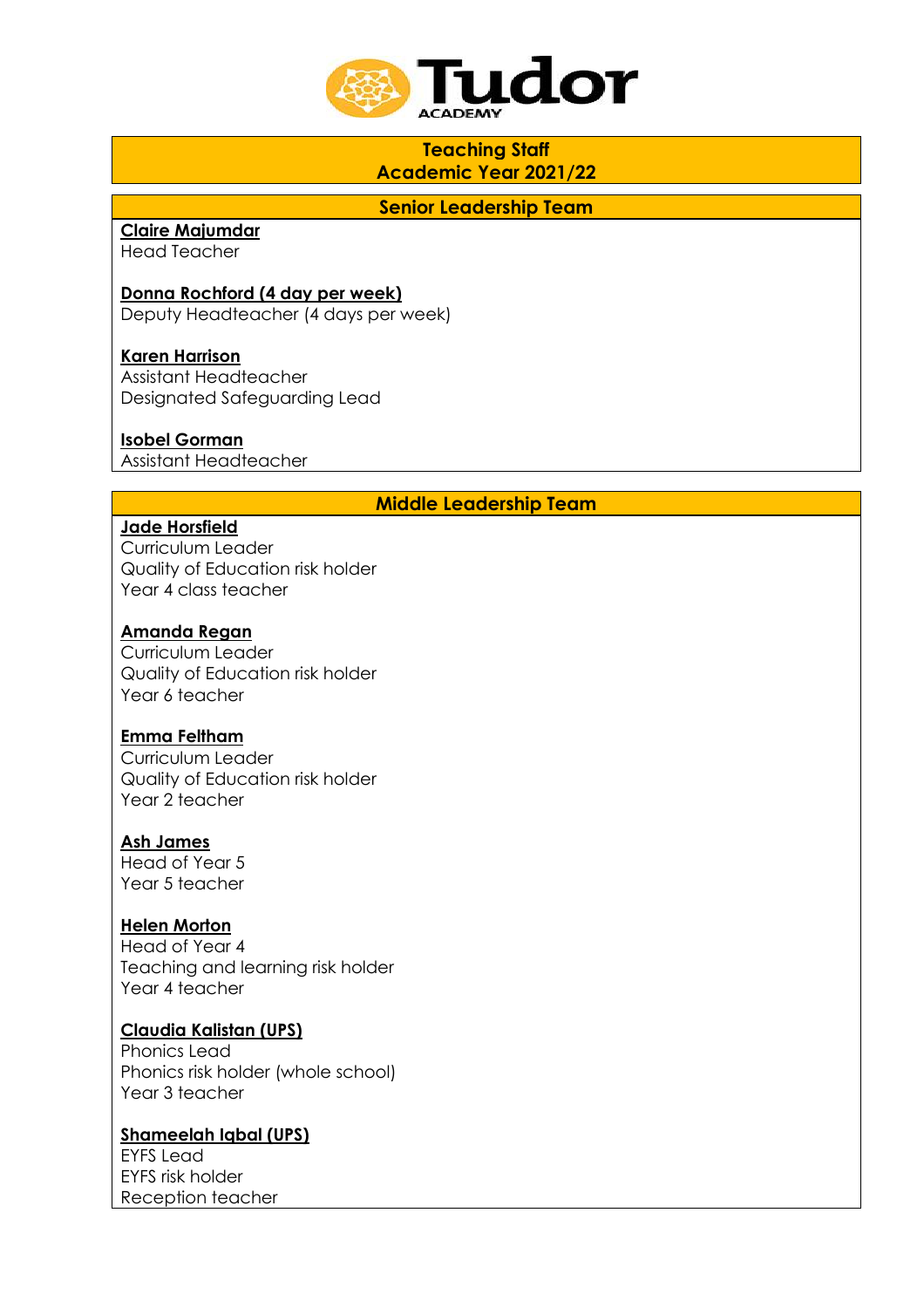## **Katie Johns**

Maths Lead Maths risk holder Head of Year 2 Year 2 class teacher

## **Lucy Campbell**

Curriculum Leader Quality of Education risk holder Year 6 class teacher

## **Alex Kyprianou**

Teaching and learning Lead Quality of Education risk holder Year 6 teacher

## **Emma Booth**

SENCO

## **Teaching Teams:**

**Year 6**

Lucy Campbell / Catherine Parr Class Alex Kyprianou (Teaching and Learning Lead) Catherine Howard Class Amanda Regan / Anne of Cleves class Head of Year 6 Isobel Gorman

Jackie F additional Year 6 teaching support Michelle Reynolds specialist teaching support

## **Year 5**

Ash James / Catherine of Aragon Class Alex Tarrant / Jane Seymour Class Charlotte Reynolds / Anne Boleyn Class Isobel Gorman teaching intervention support

Lel Joy additional teaching support Laura R specialist teaching support/UKS2 Play Leader/UKS2 Accelerated Reader

## **Year 4**

Jonathan Griffiths / William Shakespeare Class Jade Horsfield / Walter Raleigh Class Helen Morton (Head of Year 4) / Francis Drake Class

**Year 3**

Claudia Kalistan Henry Tudor Class Natasha Bateman / Elizabeth Tudor Class Liza Fofanova / Thomas Wolsey Class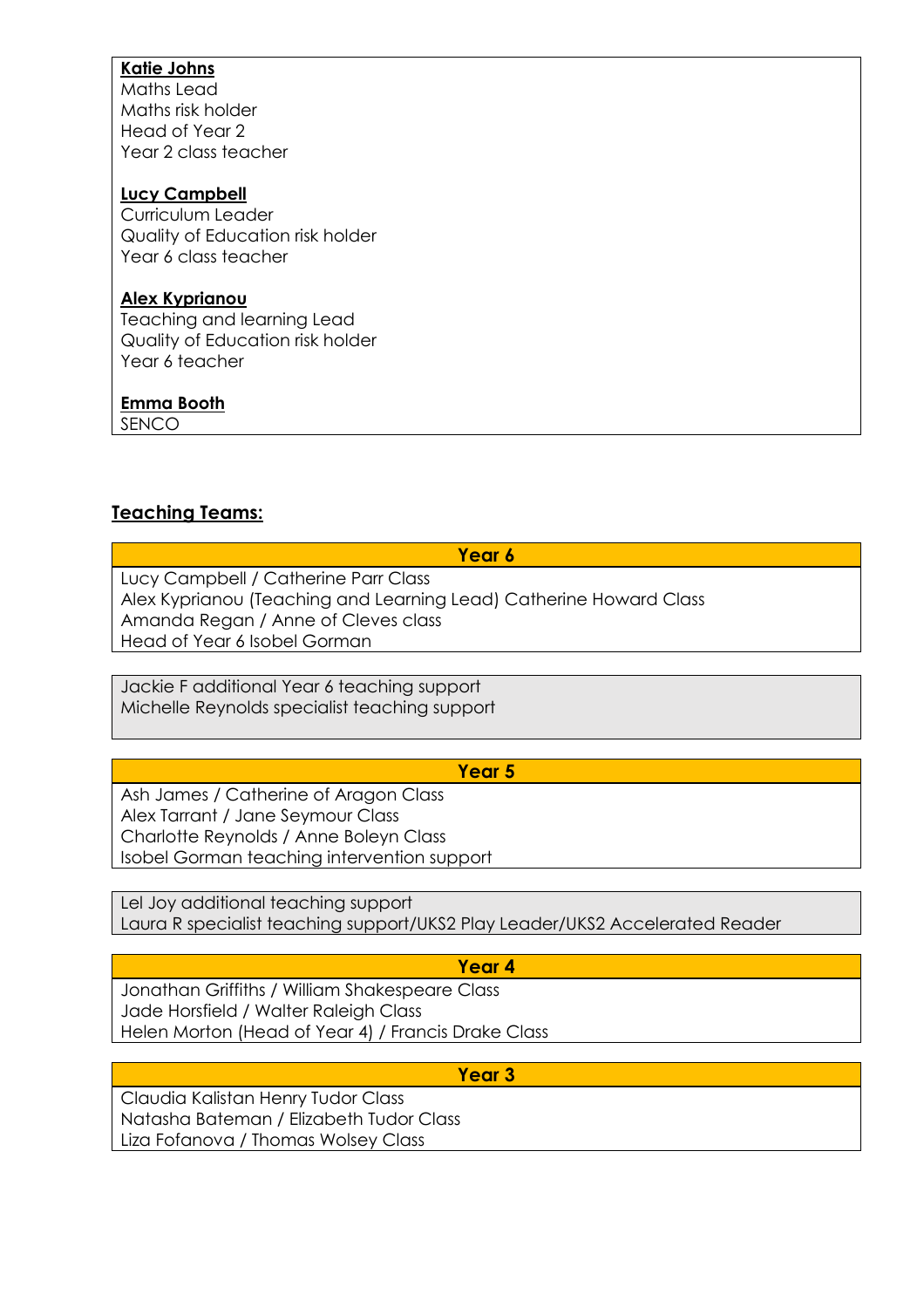Karen Smith Precision Teaching Year 3 & 4/ KS2 Motor skills development Mel Young Precision Teaching Year 3 & 4 / Speech & Language & Social Skills KS2 Mindy Rhodes Lower KS2 Play Leader / LKS2 Accelerated Reader support

**Year 2**

Emma Feltham / Hever Castle Class Katie Johns / Ludlow Castle Class Donna Rochford additional intervention support

**Year 1**

Renata Castle Leeds Castle Class Taryn Glendinning Hatfield House Class Zara Dalton Donna Rochford additional intervention support

Karen Taylor teaching support for years 1 & 2 / Young Carers Support Corrine KS1 Speech and Language & Phonics TA attached to year 1 & 2 Ann Nunn TA attached to year 1 & 2 / KS1 Motor skills support/ Social Skills Ray Munn TA attached to year 1 & 2 Jackie Reed KS1 Play Leader & KS1 Accelerated Reader Support

#### **Reception**

Shameelah Iqbal (EYFS lead) / Golden Hinde Class Asma Ahsan / Golden Hinde Class Sharon Stone / Ark Royal Class

Karen Stone High Needs & intervention Support Anna Baron (intervention support) EYFS Speech and Language

**Nursery**

Ellie Lynwood / Peter Pomegranate class

Diane Haydon-Foster (Early Years Educator) Michelle Luton (Early Years Educator / part time)

**Tudor Nurture Support**

Sue Rees (ELSA lead) Tina Dumbleton (Nurture Lead)

**Learning Mentors / THRIVE**

Sam Spencer Senior Learning Mentor / DSL qualification Mannie Harding Learning Mentor

**Sports Coach** CJ Pridgeon **French Teacher** Fatou Jacquinot **PPA / Leadership support** Iffat Khan